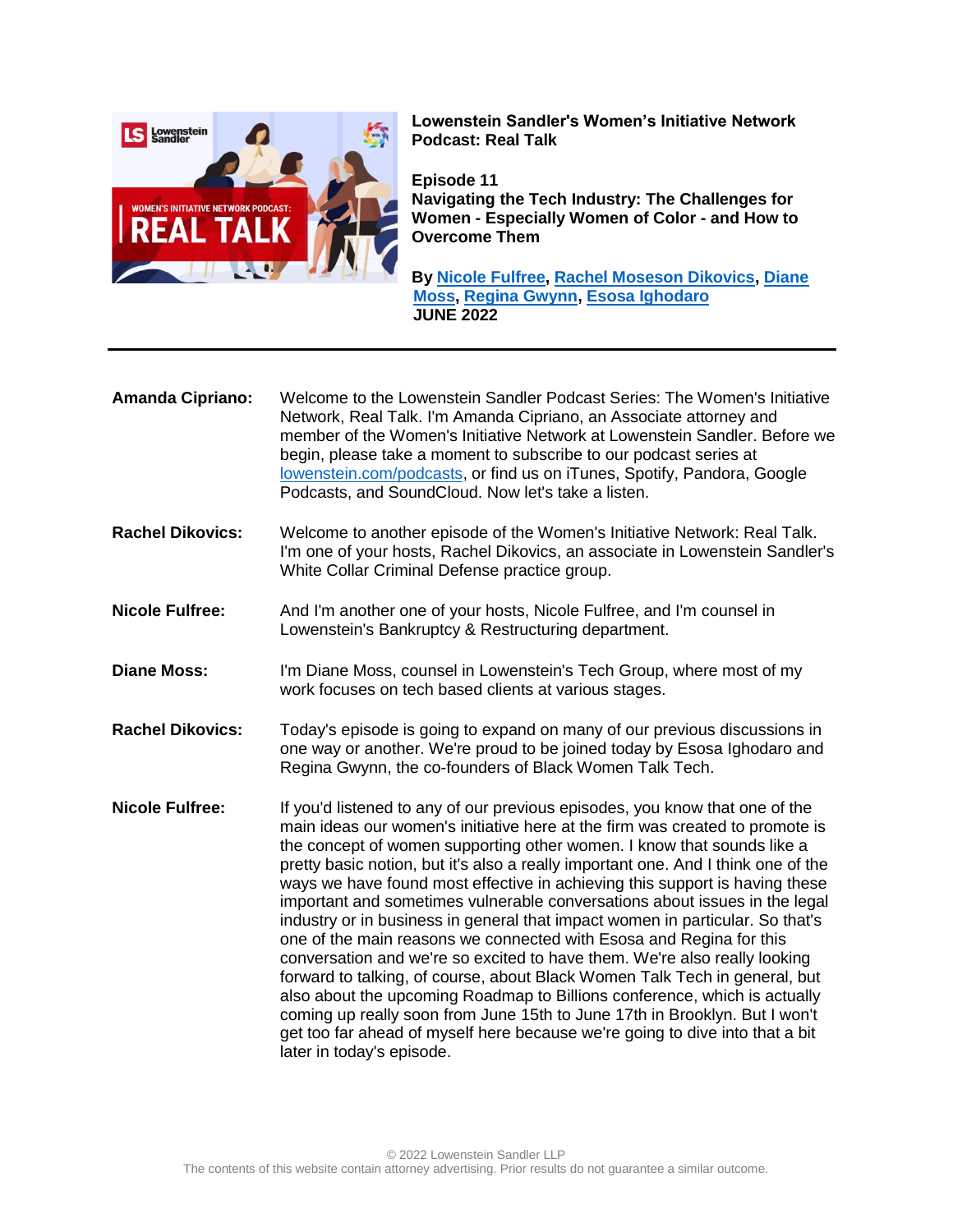- **Diane Moss:** Our conversation today will focus on the challenges women, and specifically, black women, face in the tech startup world; how those challenges intersect with and involve the legal world; and the strides our guest Esosa and Regina are making towards overcoming them. They're also teaching others to do the same. So welcome Esosa and Regina. Do you mind if we set the table a bit though, because we'd love to hear from you about your professional background and how and why you started Black Women Talk Tech.
- **Regina Gwynn:** Yes. So, thank you so much for having us. So many things to think about when I think about how we started Black Women Talk Tech and how my career brought me to this point in my entrepreneurial journey, but to make it brief, I started in marketing. I actually started my career in fashion retail at Macy's Inc which was being a part of their product development team, building, merchandising and private label products for their Macy's owned brands. From there, moving into marketing specifically, I got to launch some of Macy's largest brands that are still on the sales floor today. And so this idea of being able to create product, but on someone else's dime, at an early age, I found myself being an entrepreneur and I always wanted to run my own business. My dad was an entrepreneur, his dad was an entrepreneur, and the idea of running businesses and being your own boss was actually something that was very familiar and comfortable to me.

And I do understand that is very unique and a blessing. And so I did go to business school. I received my MBA in entrepreneurship at the Kellogg School of Management at Northwestern University. I did a very brief stint in management consulting before going back into marketing and always, again, knowing that I wanted to run something. Didn't know what it was until that idea hit me and that was, in fact, a company that I launched in 2013 called TresseNoire. It was the first on-demand, on-location beauty location app, designed for women of color, essentially bringing the hair stylist to you, just like a car comes to you or your groceries come to you now. And so this idea of going into technology was definitely nothing I had ever thought I would do. Again, I had played with clothes for a living. I'd been in consulting.

I had worked on marketing programs for private label brands, but this idea of coding and venture capital and CTOs, I was like, "What in the hell am I doing?" And thinking that, "Oh, well, I'm a business... I've an MBA degree and I'm a consultant. I can figure this out." Well, navigating the tech industry is very, very different than anything I've ever experienced. And that was really the impetus behind creating Black Women Talk Tech. I met Esosa in some of the— lots of the events that happen in New York. Sometimes they're invite only, sometimes they're application only. And so with those barriers in place, oftentimes you find yourself in these, like I said, very small groups of men and women and oftentimes, they are also largely folks that don't look like me.

And so when I saw Esosa from across the room, I was like, "Wow. Another chocolate drop is in the room. I'm so excited." And so even though our stories were so very similar, we were working on completely different businesses. And that was again, kind of that light bulb moment that said, "Hey. If our stories are so similar, there's got to be other women that are facing these same challenges, getting access to capital, finding the right CTOs, building the social capital that's necessary to navigate this tech ecosystem." Those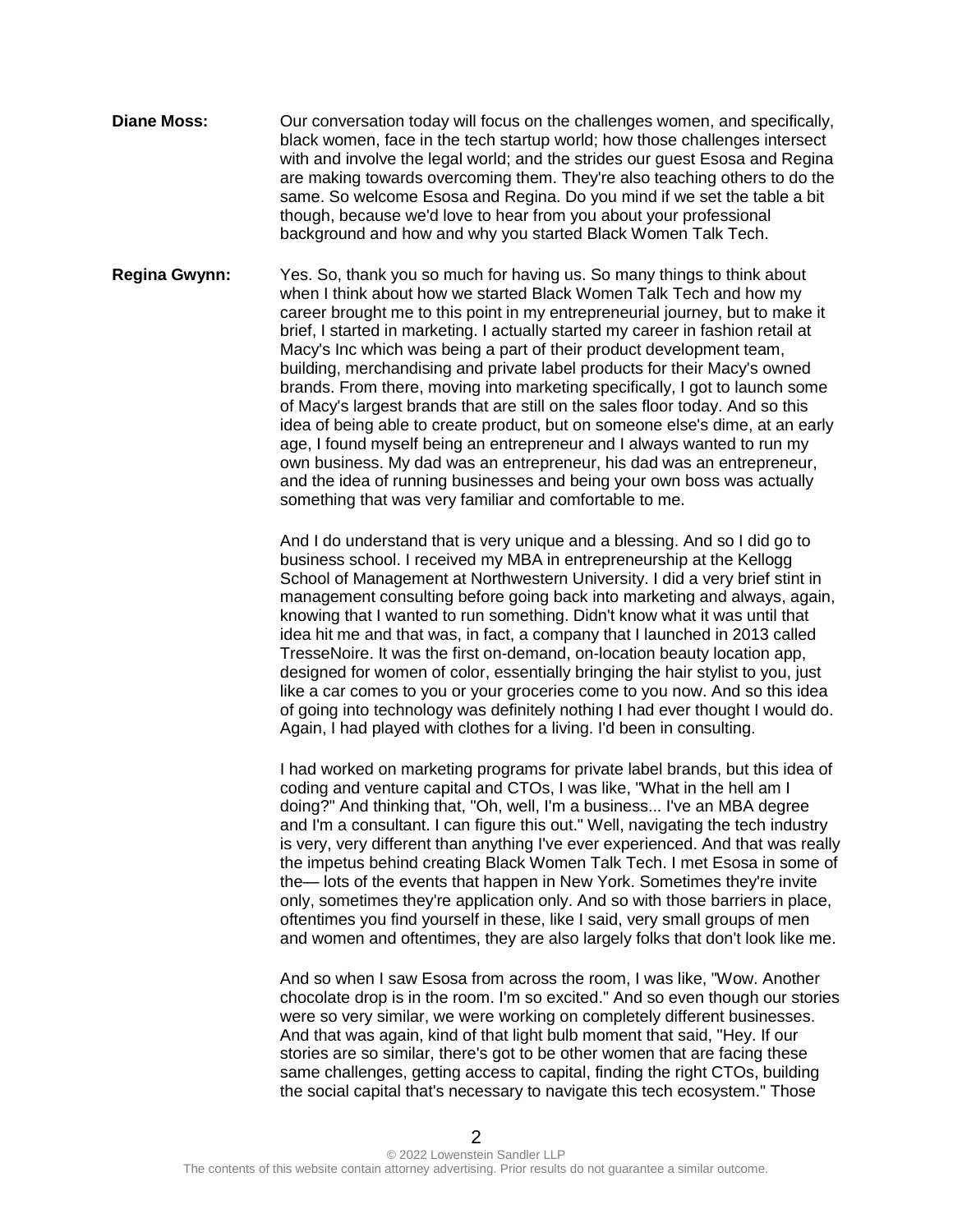are some things that it doesn't matter what you're working on, you're still faced with those obstacles.

And so we decided in 2017 to host our first conference. It was not even a conference, it was a gathering. We were like, "Let's see if folks will come out for this." And we had booked a room that could fit 50 to 75 people and we had over 300 RSVPs. And that was when we were saying, "Oh. There is in fact a demand. There is in fact women across the country that are working on this." And so those are some of the reasons why we chose to create the organization and I'm sure Esosa has additional thoughts there.

**Esosa Ighodaro:** Yeah. And thank you so much, Regina for sharing our story so eloquently, as always. Hello everyone. My name is Esosa Ighodaro and some of my background and coming into tech, I actually worked in banking for majority of my career. I started out as a management associate for Citi group under the Global Consumer Group. And I held several different positions as a result of the management associate program, which is a fancy title for rotational program. So you would go into different departments over the course of two years and then land in management in one of them. So I ended up landing in the credit card group for balance transfers, so if you've got an email from 2009 through 2014, begging you to transfer all your balances from your credit card, that was me. And so I led that for all of North America so millions of emails and customers, about 24 million.

> And that was a fun job because we got to create tons of offerings to get incentivized, to take on our offers. But after a while doing that for a while, I started getting a little itch because you do something for so long, you start to get a little bored, right? And so I wanted to find some other ways of taking advantage of my time and business has always been something of interest, similar to Regina. For me, my parents both are also entrepreneurs. They worked for themselves. I saw a ton of examples of seeing them build their companies. And so I ended up considering technology when I found a friend of mine who used to work for Microsoft, only had one friend in tech and he was a software engineer at Microsoft and he said he's leaving Microsoft.

And I was like, "Why would you leave Microsoft? I know you liked it over there." He's like, "Oh, I love it but there's this hot new thing called apps that people are doing." And so he started creating a ton of gaming apps and that's kind of how I got into technology, just learning from him and what he would do to build different apps for sale on the marketplace. And this was really early on. I think the iPhone came in 2009 and then the apps were kind of getting into consideration a few years after. And so once he told me about that, I was hooked and started re-skinning apps, working with developers, doing all the things. And then I ran into a stranger on the subway who happened to be in technology and we just hit it off really well and decided to create a company six months later.

So if you learn anything from this conversation, start businesses with strangers. It's the best thing I can offer. Just my story individually: I ended up leaving Citi Group and going full throttle into this company called CoSign, which was an application that allowed people to recommend products through their images on social media and receive a commission every time a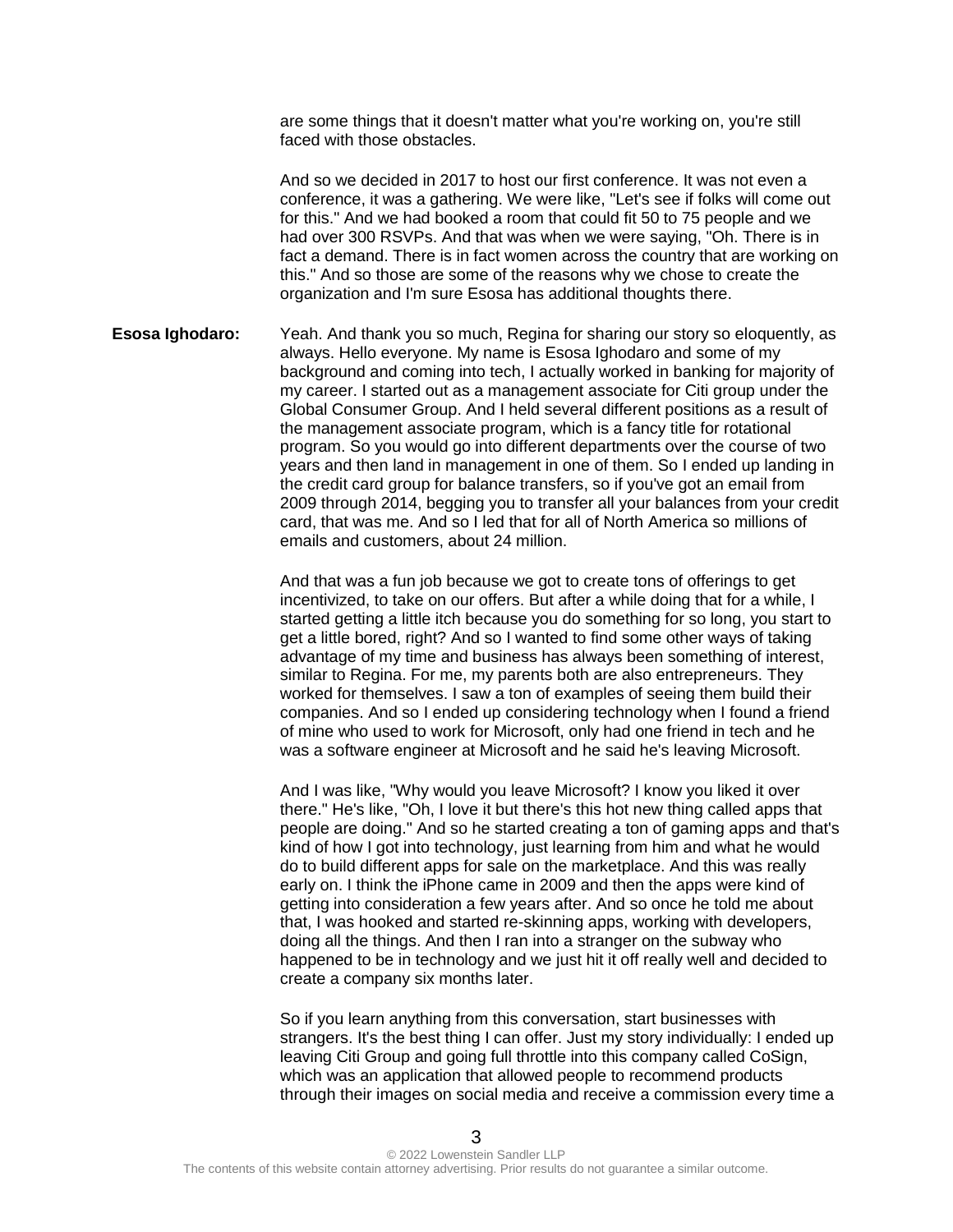product was sold through their recommendations. And so we democratized affiliate marketing through images, at the same time also allowed people to really help us solve the image recognition problem, which was the bigger problem we were trying to solve and allow companies and individuals as yourself be able to identify products within images which could be used for so many different use cases. And so that was a product that kind of got me started in technology. And as I try to navigate and get partners, get people to work for me, get all the different things you need to do to launch and scale a profitable business.

It was definitely a challenge and so it was definitely a breath of fresh air meeting Regina at an event and us just hitting it off and figuring out what we can do to help support the tech ecosystem and ourselves in the East Coast. Because when you think about tech, especially as early as we started this organization, color wasn't a thing. Supporting women wasn't really a thing as it is now. And so it was really hard to kind of find ecosystems or welcomed ecosystems of what our challenges were. And so it was really great to see the momentum and where we are now in terms of how much impact we've been able to do as a result of our conferences but yeah, that's how we got started.

- **Diane Moss:** Wow. That is just a wonderful story. Glad you two ran into each other for sure. But Regina, you mentioned navigating the VC world. And so for context, can you share with us kind of how things work in the VC world? Traditionally, how are founders and investors connected, the importance of capital? Where is the money going? Do you have any data around those things? I mean, you can take each question, but those are just things we're curious about because you definitely identified a need in starting Black Women Talk Tech and you also referenced how different navigating the VC world was from what you knew from your own business background so we'd be just curious to hear about that.
- **Regina Gwynn:** Yes, there's lots of data, lots of statistics that exist. The one that's probably the most jarring is that black women receive less than 1% of all venture capital funding out in the market today. And that number has largely not changed over the past five to 10 years, even with what has been seen as racial equity announcements that have happened in the past two years, most recently with the murder of George Floyd. It's still at less than 1% so that is abysmal part of that. And there's lots of reasons why that number continues not to budge. Oftentimes, there are behaviors such as kind of pattern recognition, right? So if an investor sees a string of successful founders, all become unicorns and they all happen to come from Harvard and Stanford and be a white guy with a hoodie on, then there's this assumption that those kind of people and that kind of profile should be the hot ticket.

And yet we are finding that black women have higher levels of education in the country. They're the fastest growing demographic of people starting businesses. And it's found that the companies that are created with diverse teams and that are led by diverse teams actually have higher valued companies in the long run. So the ROI and the value of an investor supporting these founders at an earlier stage actually becomes more beneficial to both the founder and the investor in the long run. So I didn't know any of this is going into tech and trying to, again, leverage my contacts

<sup>4</sup>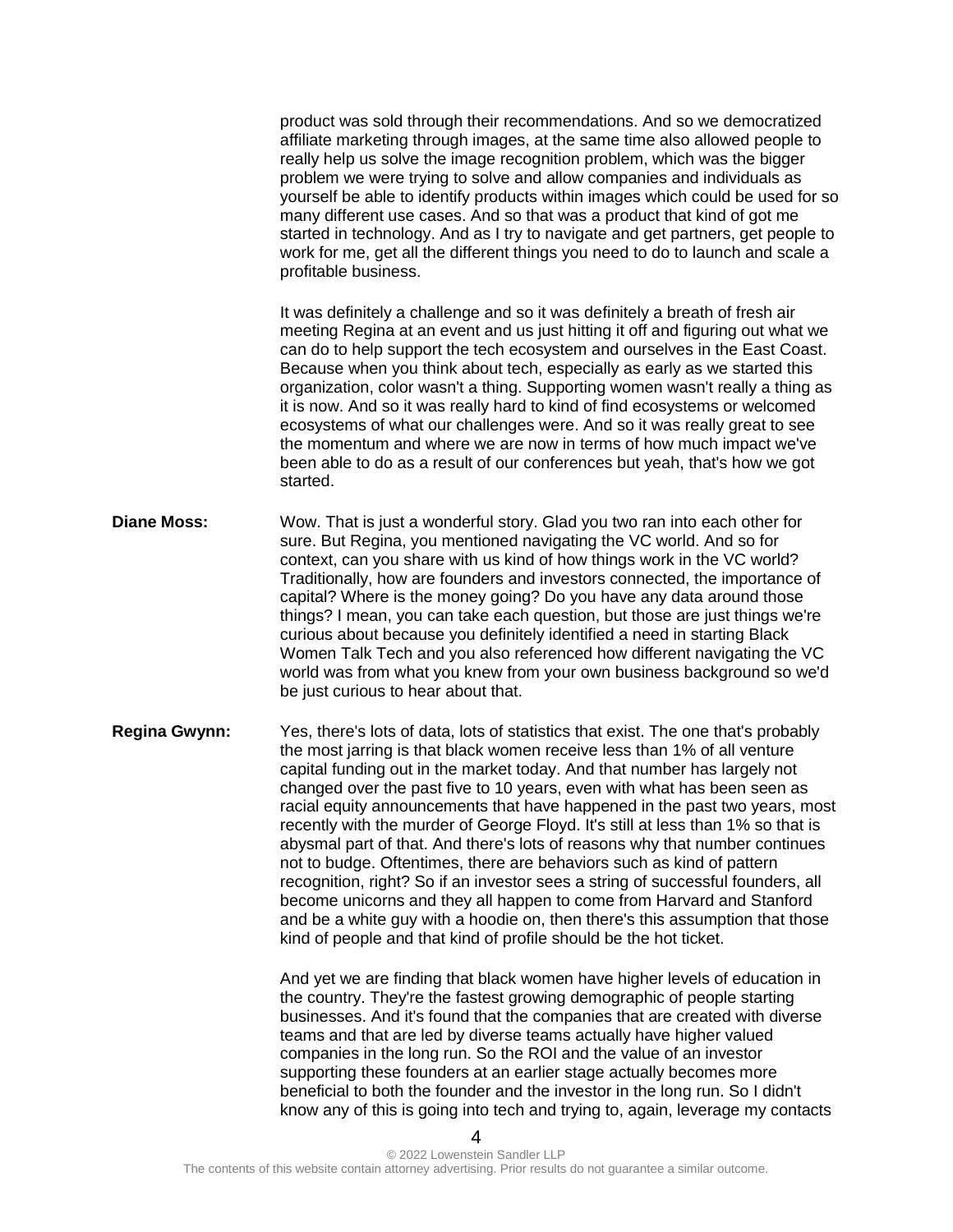and leverage the networks that I knew while also introducing myself to clearly people that you don't know. You're talking about your business all the time and you're meeting new people, but really having a strategy, having an actual targeted approach to the kinds of investors that you want to have on your cap table.

No one ever told me that. No one actually broke it down for me in that way. No one told me I needed a warm introduction as opposed to just sending cold emails or submitting your information on a website to go into a black hole. It's that social capital again, that is so very valuable in the venture space, to be introduced to the investors from a founder already in their portfolio, or to be connected through an accelerator program or connected through some other already "vetted" entity that allows the investors to kind of skip some of their initial due diligence because they just get such an avalanche of inquiries. And then you can have a whole separate conversation about venturing and whether that's the right financing product for you.

And again, we just had this conversation, I think a couple days ago, on another panel. It's like, venture's not for everyone and it shouldn't be for everyone. And so just even thinking about the asset class in and of itself, we really have to think about as black and brown founders and as early stage founders, is venture even the right kind of capital to take at this particular time, knowing that by taking it, you will likely not own your business? So you have to be okay with that and know that upfront as you move through other stages. Esosa, you may have thoughts there.

**Esosa Ighodaro:** I think you've mentioned most of what I would've said. The only other thing I would add is, we find that when it comes to early stage black women who are starting scalable companies and billion dollar opportunities through our research report, about 18 months ago, we launched the largest research report for black women who are in scalable businesses within technology. And there we found that nearly 70% of black women who are starting companies are solo entrepreneurs, so they're solo founders. And then of those women, 20% of their salaries are going into investing into their startups because of the lack of funding that VC comes into our communities and our companies.

> And so when you think about the ecosystem and what it means to raise money, we're doing it ourselves. We're building our own tables. We're figuring it out through the times, but we're trying to, also at the same time, build a community such as this to better network and better have the social capital to allow us to have the right folks, being able to invest in these really amazing untapped markets that are pre-identified by our group of women who are really building really great solutions. And so that's the only thing I would add, but thank you.

**Nicole Fulfree:** So Regina, I know you specifically mentioned the pretty insanely disproportionate funding that black entrepreneurs receive and the sort of perception that may exist, whether it's conscious or unconscious that, this is a white male dominated space and so that's who's going to get my money. And a couple of other things that you mentioned where you didn't see people that looked like you. I don't think it's any secret that at this point, there's still a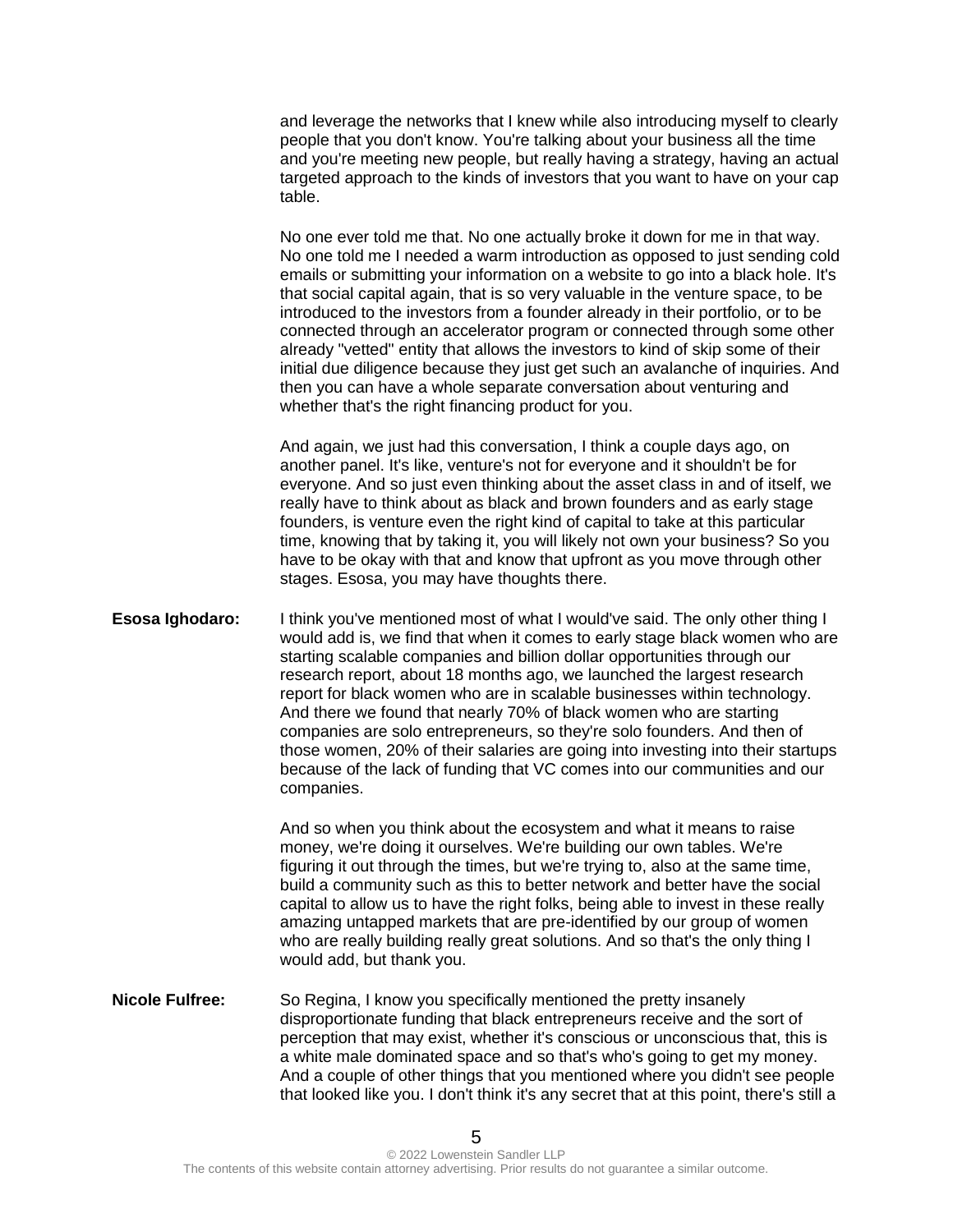major lack of diversity in the VC space. And I think you both already spoke to the issue of access to social capital and the tech ecosystem, but can you each talk a little bit more about some of the other kinds of challenges, black women founders, and more generally black women in tech face, and maybe if you have any personal stories that you can share about challenges you've faced or overcome barriers to entry. Any of that sort of thing.

**Esosa Ighodaro:** Yeah. I'll go first. As a black woman who started a technology company, I think definitely if you would ask probably four out of five women, what's the biggest challenge? They'll tell you it's the money challenge of getting funding from investors or their family, or just getting the startup capital because they don't have a rich uncle who can write them a check for 50 grand or a hundred grand, or like Mark Zuckerberg, have his dad give a 500 grand to start.

**Nicole Fulfree:** I know I always wish I had someone like that in my life.

**Esosa Ighodaro:** So it's always very interesting just to get started as a challenge. So you end up really becoming very creative and working with what you have. And so in that same spirit, we're resilient in that way of trying to make a dollar out of 15 cents and really growing the solution that we have to solve this usually really big problem. And one of the things I found very challenging when starting my company is finding the right team. How do I get a really rockstar person that works at Google right now or works at the Microsoft of the world to come and work for my startup? And I don't have the money, right?

> I don't have many of the resources, some of these other technology platforms or other competitors are having and so I ended up having to come up with creative solutions around how much equity we'd give or how much time off or figuring out ways to either identify if I can't hire someone full time, looking at a part-time contractor on the side, as I worked full-time or figuring out ways that I can barter experiences with folks who are similar spaces and that I had an expertise in marketing. So if you can give me your expertise in legal, we can exchange and do a lot of bartering.

> So a lot of that had to happen a lot when it comes to building out the team. And then I would say, in my opinion, when it came to founders of colors and building up companies, it's the social capital aspect that is probably not talked about enough, of being networked and resourced within your communities, to not only just gain relationships from investors but to get you the right type of business relationships to pay for your platform or service. And it's so important to make sure that is not only something you're constantly building in terms of business development and relationships. People just not really knowing how to network well. And if you're the founder of your own company, marketing yourself and marketing to every stakeholder of the business is a big challenge that we've also found when it comes to women building and scaling their company.

> The one other thing I would say that is not also often talked about, and that has to do with race and gender is how much women are hit on and not taken seriously for their companies. And a lot of times we have to have these kind of conversations of how to navigate being a woman who's trying to really be taken seriously and really shown as a leader in that space. And those are the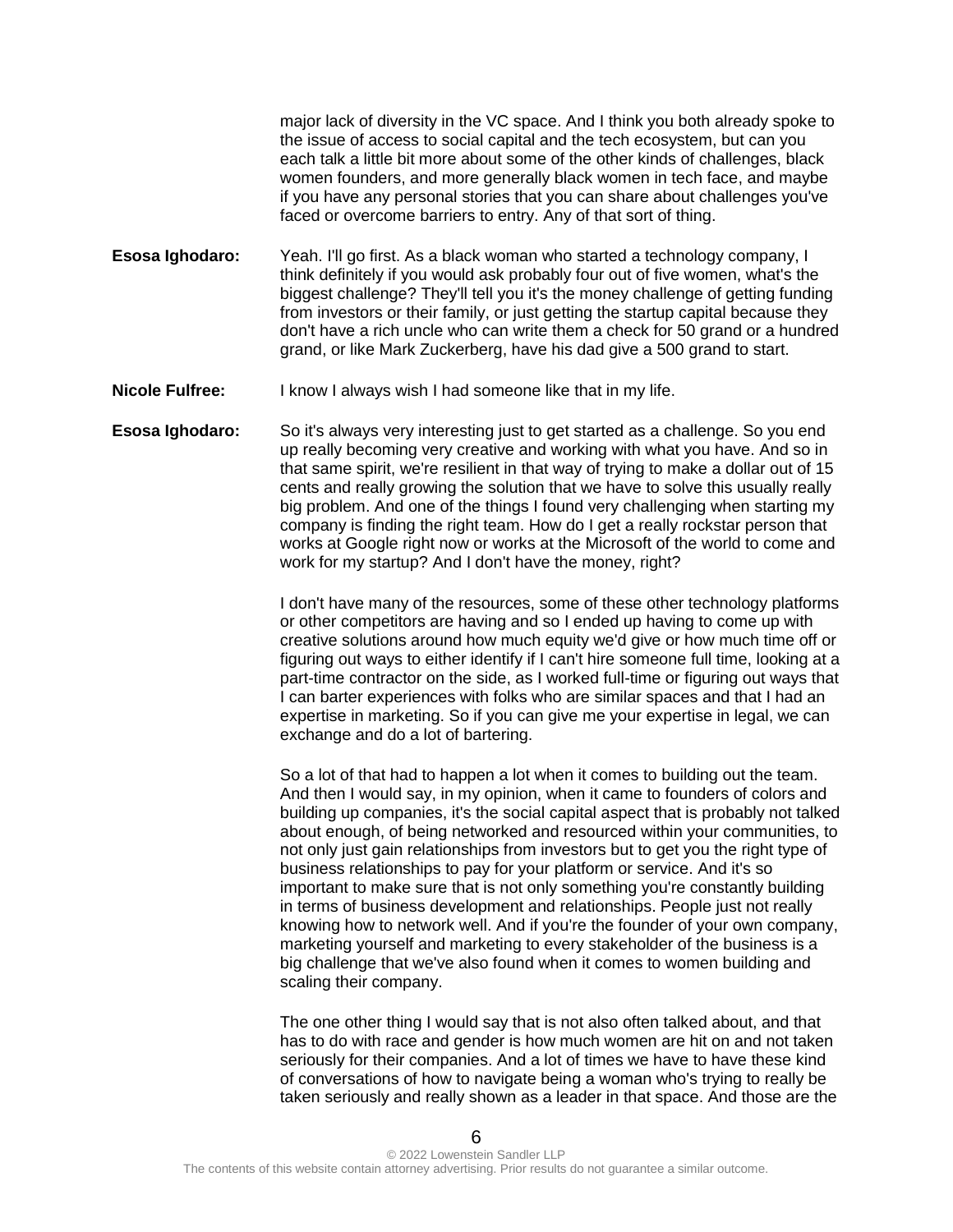things where we found to be in my opinion, most challenging and a lot of conversations we have within our Roadmaps to Billions conferences and within the spaces of our meetings to try to help founders get to the next level and really taken seriously in the space. And if Regina has some thoughts, she can join.

**Regina Gwynn:** I think Esosa really hit the nail on the head. The relationships are everything. To her point and just in general, the best way to support a black woman is to cut her a check, period, the end. But there are all of the other very valuable connections and relationships that are absolutely necessary to just literally build and scale business. You've never scaled a business before. Having the operational expertise, productivity expertise, the HR expertise that's needed to get from a million to 10 million, from 10 million to a hundred million in revenue, a hundred million to half a billion in revenue. Those are the things that no one talks about and those are the kinds of advisors and resources that are largely kept quiet and kept in certain circles. So I do think that social capital is so very valuable and that's something that we really do focus on at Black Women Talk Tech to expand that access to the financial and the social capital.

- **Nicole Fulfree:** Yeah. And one of the things that stood out that you guys mentioned before was, you see a white guy in a backwards hat that went to Harvard and someone thinks, "Oh, this is great. This is who I'm going to throw my money at." And I think, one of the other concepts that we talk about at the Women's Initiative a lot is the affinity bias, which is the concept that people naturally gravitate towards people who look like them. And so in situations like this, that can make things really difficult and I think that highlights why the work that you're doing here is so important.
- **Rachel Dikovics:** So along those lines, can you tell us a little bit more about Black Women Talk Tech's mission and what you're doing to accomplish that mission?

**Regina Gwynn:** So the mission of Black Women Talk Tech is to identify, raise up and support the next billion dollar business that we believe will be founded by a woman of color. We do this through three ways. Education is number one. We look to educate our communities through multiple platforms; our conferences that are hosted two to three times a year. We also have a digital community where we offer webinars and online conversations, classes to give our community the tools that they need. And then, we also provide access to funding. So at our conferences, we host our pitch competition; this year at our Roadmap to Billions conference coming up, June 15, 16, and 17, we have a \$20,000 pitch competition for the first place winner. And we've given out over \$250,000, non-dilutive equity funding to the winners of our competitions. And it's not just what we give, but it's also the investors in the room that also cut checks and put our founders in their pipelines is also very valuable.

> And the last piece that we focus on is just really inspiring. We really pride ourselves and value the story to amplify the stories of women who are already doing it. We are not the first and we won't be the last. And so to highlight the fact that there are women that are raising hundreds of millions of dollars. There are black women that are running billion dollar businesses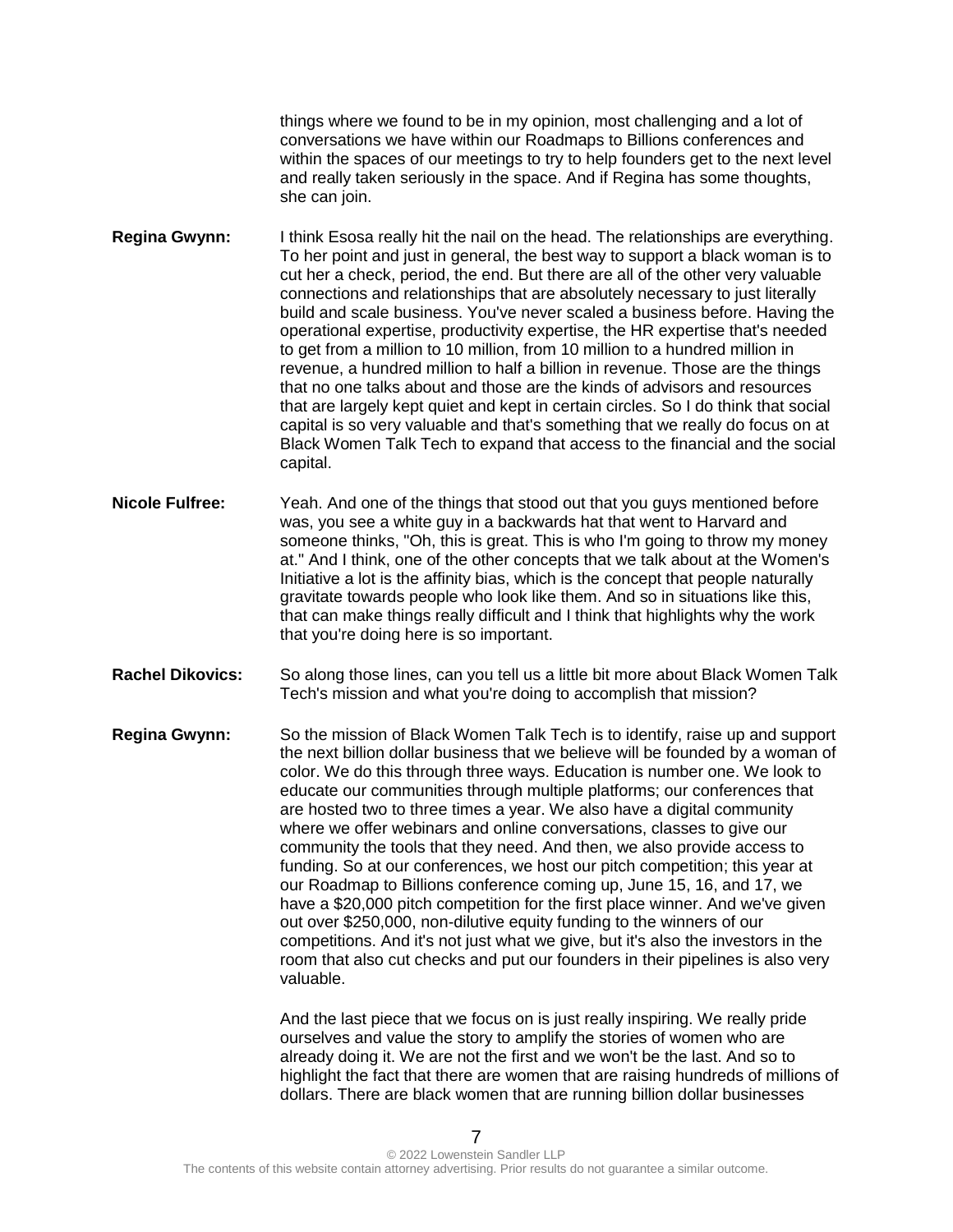|                        | right now. And so we need to normalize the idea that a founder doesn't have<br>to come from Harvard and Stanford. They don't have to live in New York and<br>Silicon Valley. They don't have to have huge start-up founder teams of four<br>and five people. They can be a solo founder and still be a tech founder<br>creating a billion dollar startup. So we really do take a deep dive into those<br>three pillars every year through our platforms, and really make sure that our<br>community understands that we're here for the long haul. And whether<br>they're in for the long haul or not, we'll have these resources available to<br>them.                                                                                                                                                                                                                                                                                                                                                                                                                                                                                                                                                   |
|------------------------|-----------------------------------------------------------------------------------------------------------------------------------------------------------------------------------------------------------------------------------------------------------------------------------------------------------------------------------------------------------------------------------------------------------------------------------------------------------------------------------------------------------------------------------------------------------------------------------------------------------------------------------------------------------------------------------------------------------------------------------------------------------------------------------------------------------------------------------------------------------------------------------------------------------------------------------------------------------------------------------------------------------------------------------------------------------------------------------------------------------------------------------------------------------------------------------------------------------|
| <b>Nicole Fulfree:</b> | Yeah. Regina, I think you bring up a really good point that we talk about at<br>the Women's Initiative all the time about the importance of empowering other<br>women through spreading the word about the good things that others are<br>doing. And I think the other important facet of that is, women are also shown<br>to be less likely to sing their own praises and tell others about the great<br>things they're doing, as opposed to our male counterparts who aren't quite as<br>humble. And so I think that's such an important point.                                                                                                                                                                                                                                                                                                                                                                                                                                                                                                                                                                                                                                                         |
| <b>Diane Moss:</b>     | So along those lines, Nicole, I think it is important to acknowledge<br>advancement and success stories. And I'm just wondering, Regina and<br>Esosa, if you feel perhaps sparked by George Floyd, but do you sense<br>there's been a movement towards advancing black and brown<br>entrepreneurs? There certainly has been more focus or intentionality around<br>society's attitudes towards race and inclusion generally. And just wondering<br>what your thoughts are and how you feel about the playing field. Is it<br>leveling? Do you feel your source of inspiration is still to make sure that the<br>women coming after you see people that look like themselves?                                                                                                                                                                                                                                                                                                                                                                                                                                                                                                                              |
| Esosa Ighodaro:        | Absolutely. I think there has been so many announcements from different<br>corporate multinationals organizations, really showing how much they<br>support communities of color, especially black communities as a result of<br>George Floyd and countless others who have died. And we have seen many<br>of these organizations give real dollar amounts. Whether it's the several<br>billion dollars from a JPMorgan Chase or Microsoft committing several<br>hundreds of millions or of dollars across the board in different ways. We see<br>that showing up and breaking down from, not only hiring people of color<br>within their organizations and making more of this. It's more equitable pay<br>also has been a conversation. We've also seen direct investment in black<br>women with the announcement of 10 billion dollars with Goldman Sachs's<br>Initiative of One Million Black Women, to support them from an<br>entrepreneurship perspective, as well as an educational perspective. So I<br>don't think many of those things would've existed if it weren't for such<br>unfortunate circumstances, but you feel seen and heard in that there is all<br>these different announcements. |
|                        | What we need to really do is keep many of these conversations going and<br>keep the feet to the fire, making sure those actually get done and see the<br>impact of all of the different activations and opportunities there are to really<br>and the black of the second cultivity of the consequent of the Angle Lots the black of the second second the s                                                                                                                                                                                                                                                                                                                                                                                                                                                                                                                                                                                                                                                                                                                                                                                                                                               |

make true, equitable changes within our communities. And I do think when it comes to tech primarily, we did see some companies such as SoftBank dedicating a hundred million dollar fund to primarily people of color and supporting folks to directly invest in those companies, which I think to date is probably one of the largest with that focus. And so we do see some VCs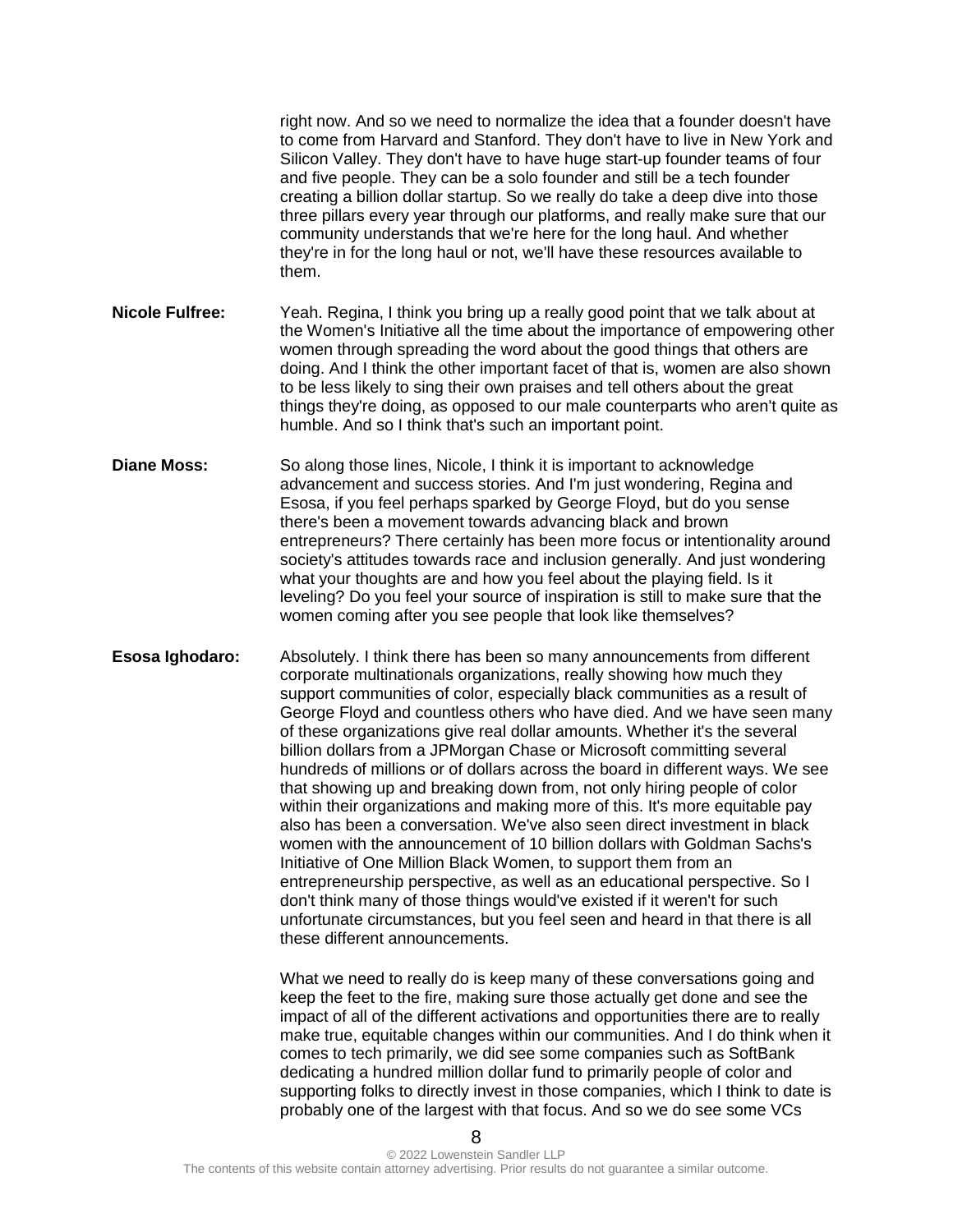going in that same direction even if they don't have the dollars, but they're either giving their time or they're also providing more pipeline opportunities to have more and more folks be seen, have access to them because some of the things we haven't really even touched base within the VC's spaces sometimes, it's a very close circle.

You have to know someone to know someone, and if you don't know them, then you're not going to ever get access. I mean, I think there's still, I won't say the name of the VC firm, but literally on the website that says, get a warm introduction. And if you don't know anyone with a warm introduction, find a warm introduction so it is literally very, very close of a circle. And so changing some of that dynamic and seeing that there are more and more fund managers of color, actually also coming into the space and opportunities for them to actually be able to invest in their networks and getting more fund managers who are people of color to actually be able to have the opportunity to do so, because even on that side as well, there is a very small subset of black fund managers to then even invest in their own communities. So we're seeing a lot of changes. It's very hopeful and we'll continuously work with many of those organizations to keep their promises and see the impact that we all hope to see together.

- **Nicole Fulfree:** That's great. That's super important and I'm so happy that you guys have seen the impact. We cannot leave here today without talking a little bit more about the Roadmap to Billions conference. I know that this is the conference's sixth year. I know that it's the only annual tech conference created exclusively by black women founders. And I know that it's being held over three days from June 15th to June 17th in Brooklyn. I've heard there's going to be four content tracks, keynote sessions, expert speakers. And I just recently heard about the \$20,000 award for the winners of pitch competition, which definitely peaks my interest. But you mentioned six years back, you started this is basically a meeting and I know it's grown so exponentially since the first year, thanks in part to your work. So what else can you tell us about the event?
- **Regina Gwynn:** It's going to be amazing. That's what I can tell you.
- **Nicole Fulfree:** No doubt about that.
- **Regina Gwynn:** No, we have planned a two and a half day experience for technologists, investors and entrepreneurs to really level up and to take their startup career opportunities to the next level. We've amassed some of the best of the business in marketing, technology, product, operations, scaling, marketplace businesses, product based businesses. This is going to be one for the books. We've organized the conference in a way that allows for day one, which is the 16th, to be focused solely on founders and investors. So only founders and investors are invited to participate in day one. The content is targeted just to them. And then on day two, it's open to everyone. It's open to job seekers, influencers, technologists, supporters of technology, students, kids, black, white, man, woman, child, you name it. They will be in the building on day two and so the content is a little bit more general.